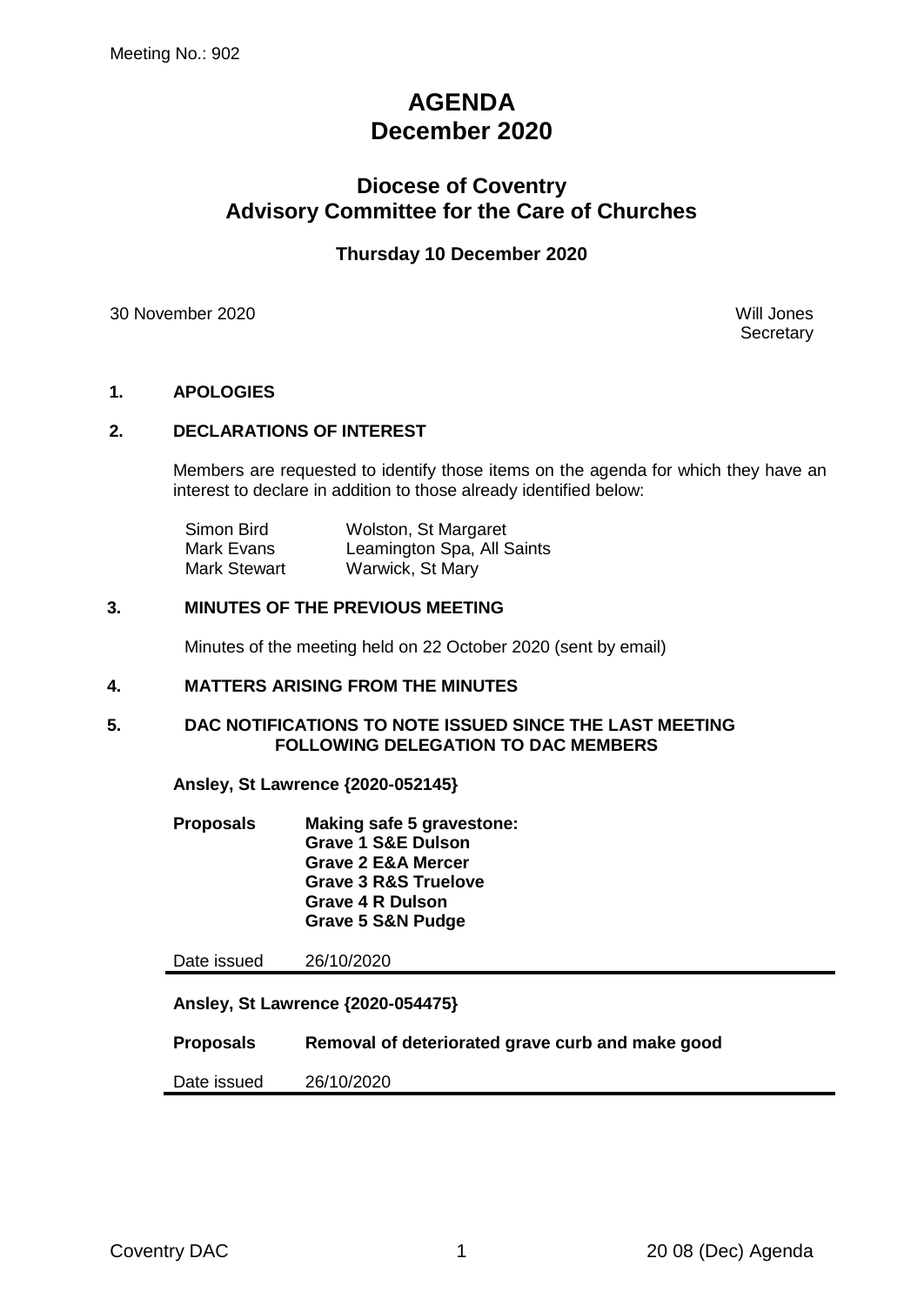**Hampton Lucy, St Peter ad Vincula {2020-054654}**

**Proposals RETROSPECTIVE FACULTY for works undertaken: Installation of radio internet repeater in Tower**

Date issued 16/11/2020

**Leamington Spa, Holy Trinity {2020-055511}**

**Proposals To install a grill on to the existing railings which surround the cellar steps as per drawing 72 BH PO1 dated 09/2020**

Date issued 26/10/2020

**Lillington, St Mary Magdalene {C6529/2020}**

**Proposals PRIVATE FACULTY APPLICATION: Removal of existing memorial to Walter Bradley and introduction of new memorial to Walter and Brenda Bradley in the location in which the remains of both are interred**

Date issued 23/11/2020

**Styvechale, St James {2019-045897}**

**Proposals CONFIRMATORY FACULTY for works undertaken under interim faculty: Repair of Valley Gutters as per quote by H&B Contractors dated 11/12/2019**

Date issued 30/10/2020

**Willoughby, St Nicholas {2020-053964}**

**Proposals Removal and renewal of the nave and aisle roofs and parapet gutter covering, repairs to associated copings and parapets as per specification by Mark Evans dated July 2020**

Date issued 23/11/2020

**Wolston, St Margaret {2020-049431}**

**Proposals Disposal of pulpit**

Date issued 26/10/2020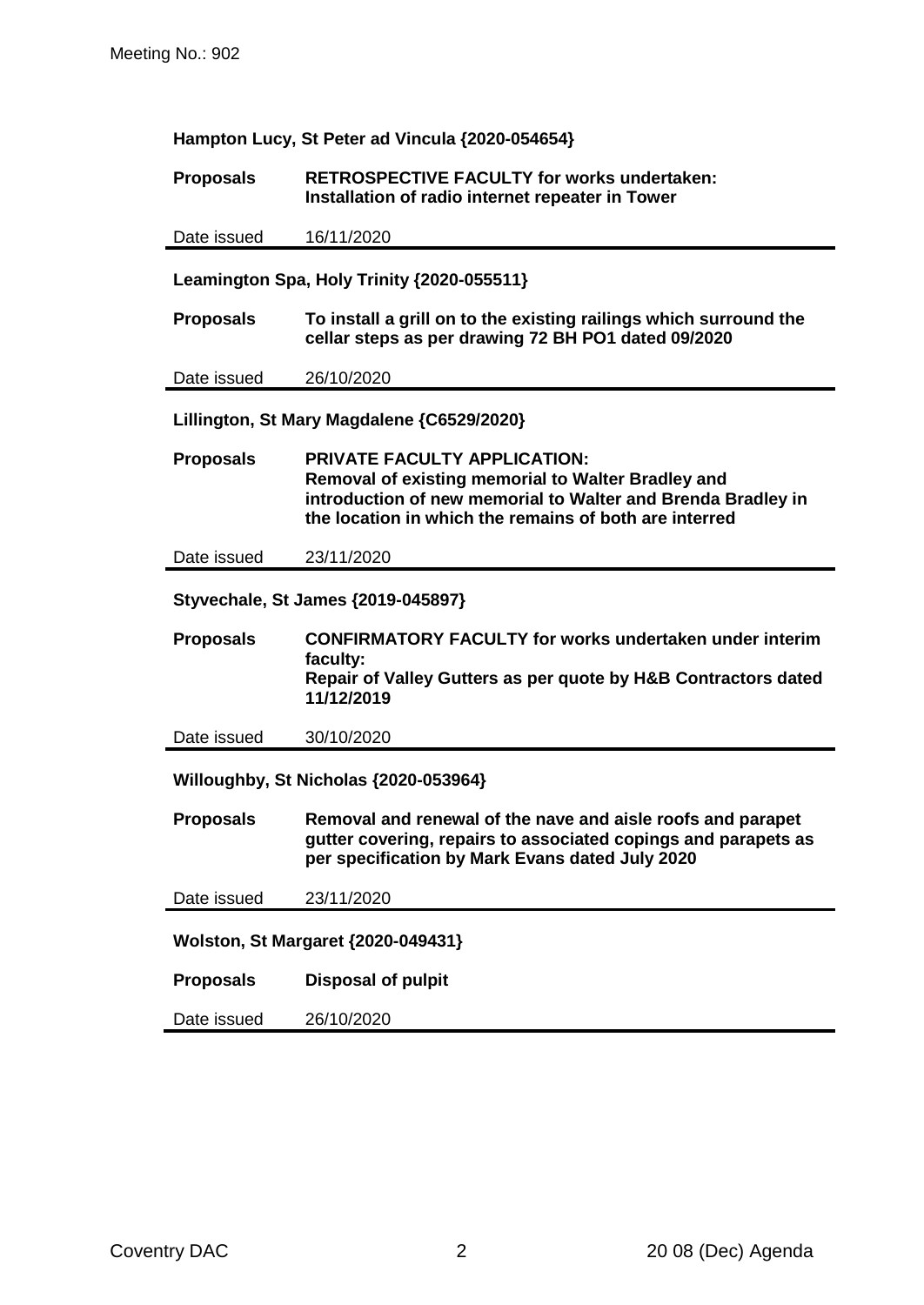### **6. NOTIFICATION OF ADVICE APPLICATIONS**

## **a) Applications**

| <b>Burton Dassett, All Saints</b><br>{2020-056179}  | Grade:                                                                                                                                                               |
|-----------------------------------------------------|----------------------------------------------------------------------------------------------------------------------------------------------------------------------|
| Proposals:                                          | Minor works for electrical connections to new<br>Toilet/Store and replacement of existing stone slabs<br>with nonslip surfaced path. and relay slabs at West<br>Door |
| Project architect:                                  | No Architect consulted or engaged on the proposals                                                                                                                   |
| Contractor:                                         | Total:                                                                                                                                                               |
| No. DAC meetings:                                   | Last DAC meeting:<br>1                                                                                                                                               |
| Referred to:                                        | <b>Mark Stewart</b><br><b>Heather Loosemore</b>                                                                                                                      |
| DAC is invited to:                                  | Consider the application for a Notification of Advice                                                                                                                |
| <b>Burton Hastings, St Botolph</b><br>{2020-055122} | Grade:<br>$II^*$                                                                                                                                                     |
| <b>Proposals:</b>                                   | <b>CONFIRMATORY FACULTY: Percolation test before</b><br>installation of a trench arch system                                                                         |
| Project architect:                                  | No Architect consulted or engaged on the proposals                                                                                                                   |
| Contractor:                                         |                                                                                                                                                                      |
|                                                     | Total:                                                                                                                                                               |
| No. DAC meetings:                                   | Last DAC meeting:<br>1                                                                                                                                               |
| Referred to:                                        |                                                                                                                                                                      |
|                                                     | DAC is invited to: Consider the application for a Notification of Advice                                                                                             |
| <b>Clifford Chambers, St Helen</b><br>{2020-055766} | Grade:<br>$II^*$                                                                                                                                                     |
| Proposals:                                          | Installation of Automatic Clock Winding and Pendulum<br><b>Arrester/Regulator</b>                                                                                    |
| Project architect:                                  | No Architect consulted or engaged on the proposals                                                                                                                   |
| Contractor:                                         | Total:                                                                                                                                                               |
|                                                     |                                                                                                                                                                      |
| No. DAC meetings:<br>Referred to:                   | Last DAC meeting:<br>1<br><b>Paul Platt</b>                                                                                                                          |
| DAC is invited to:                                  | Consider the application for a Notification of Advice                                                                                                                |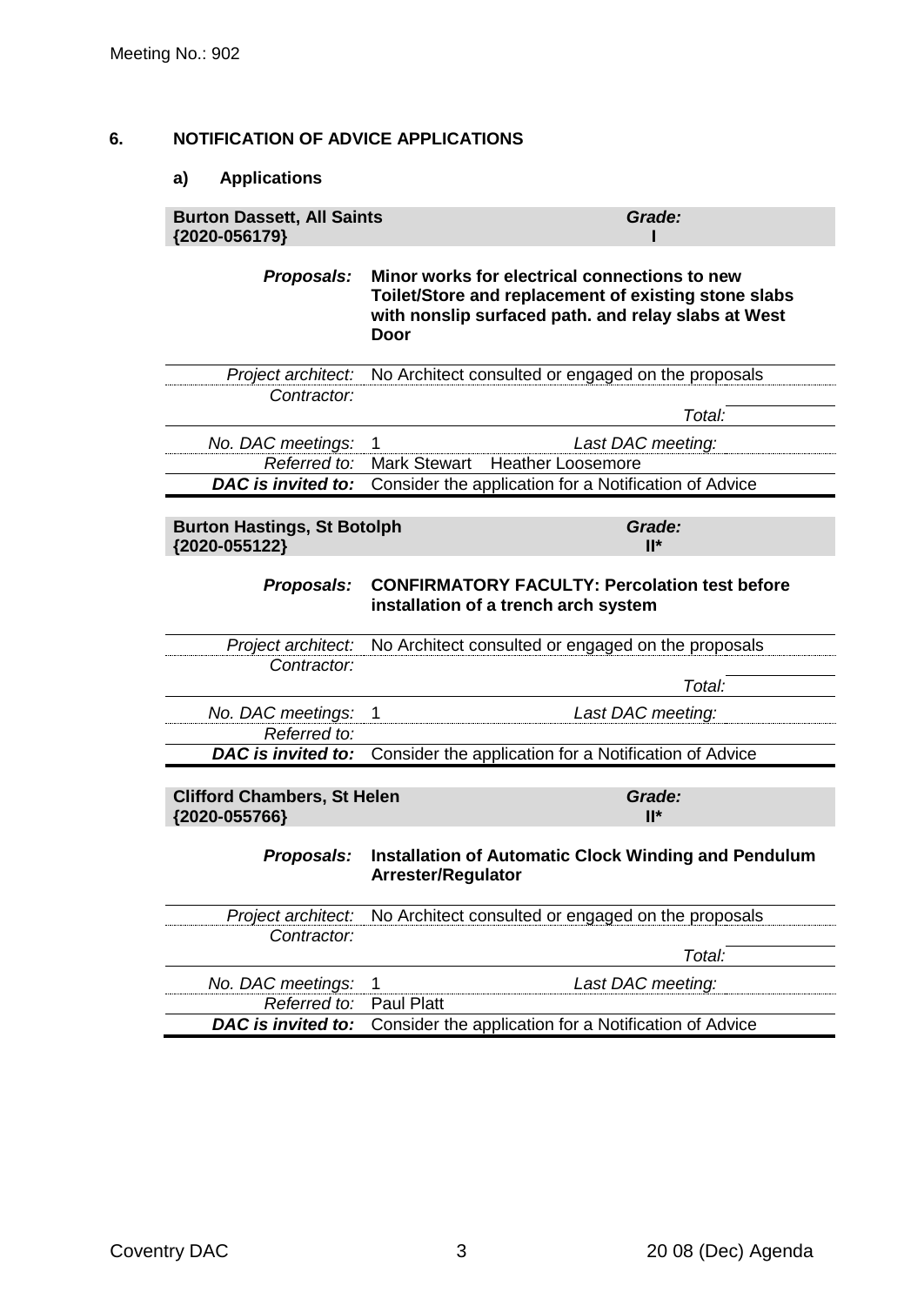| <b>Harbury, All Saints</b><br>{C6552/2020}              |                                                                                                                                       | Grade:<br>Ш       | <b>CP-01</b> |
|---------------------------------------------------------|---------------------------------------------------------------------------------------------------------------------------------------|-------------------|--------------|
| Proposals:                                              | <b>Replacement of heating system</b><br><b>Replacement of lighting</b><br><b>Introduction of AV System</b><br><b>Repairs to tower</b> |                   |              |
| Project architect:<br>Contractor:                       | Mark King                                                                                                                             |                   |              |
|                                                         |                                                                                                                                       | Total:            |              |
| No. DAC meetings:                                       | 1                                                                                                                                     | Last DAC meeting: |              |
| Referred to:                                            | <b>Site Visit</b>                                                                                                                     |                   |              |
| DAC is invited to:                                      | Support the recommendations of the Zoom meeting report                                                                                |                   |              |
| <b>Haselor, St Mary and All Saints</b><br>{2020-055745} |                                                                                                                                       | Grade:<br>$II^*$  |              |
| Proposals:                                              | <b>Upgrade of Heating System</b>                                                                                                      |                   |              |
| Project architect:                                      | No Architect consulted or engaged on the proposals                                                                                    |                   |              |
| Contractor:                                             |                                                                                                                                       |                   |              |
|                                                         |                                                                                                                                       | Total:            |              |
| No. DAC meetings:                                       | 1                                                                                                                                     | Last DAC meeting: |              |
| Referred to:                                            | <b>Colin Bemrose</b>                                                                                                                  |                   |              |
| <b>DAC</b> is invited to:                               | Consider the application for a Notification of Advice                                                                                 |                   |              |
|                                                         |                                                                                                                                       |                   |              |
| <b>Keresley, St Thomas</b><br>{2020-054573}             |                                                                                                                                       | Grade:<br>Ш       |              |
| Proposals:                                              | To erect a handrail up to the chancel                                                                                                 |                   |              |
| Project architect:                                      | No Architect consulted or engaged on the proposals                                                                                    |                   |              |
| Contractor:                                             |                                                                                                                                       |                   |              |
|                                                         |                                                                                                                                       | Total:            |              |
| No. DAC meetings:                                       | 1                                                                                                                                     | Last DAC meeting: |              |
| Referred to:                                            | Mark Evans                                                                                                                            |                   |              |
| <b>DAC</b> is invited to:                               | Consider the application for a Notification of Advice                                                                                 |                   |              |
|                                                         |                                                                                                                                       |                   |              |
| <b>Leamington Spa, All Saints</b>                       |                                                                                                                                       | Grade:<br>$II^*$  | $CP - 2-9$   |
| {C5659/2016}<br>Proposals:                              | To redevelop the Churchyard as a sacred space<br>appropriate to its urban setting                                                     |                   |              |
| Project architect:                                      | No Architect consulted or engaged on the proposals                                                                                    |                   |              |
| Contractor:                                             |                                                                                                                                       |                   |              |
|                                                         |                                                                                                                                       | Total:            |              |
| No. DAC meetings:                                       | 5                                                                                                                                     | Last DAC meeting: | 19/07/2018   |
| Referred to:<br><b>DAC</b> is invited to:               | Simon Bird<br>David Lowe<br>Consider the request for a faculty amendment following the                                                |                   |              |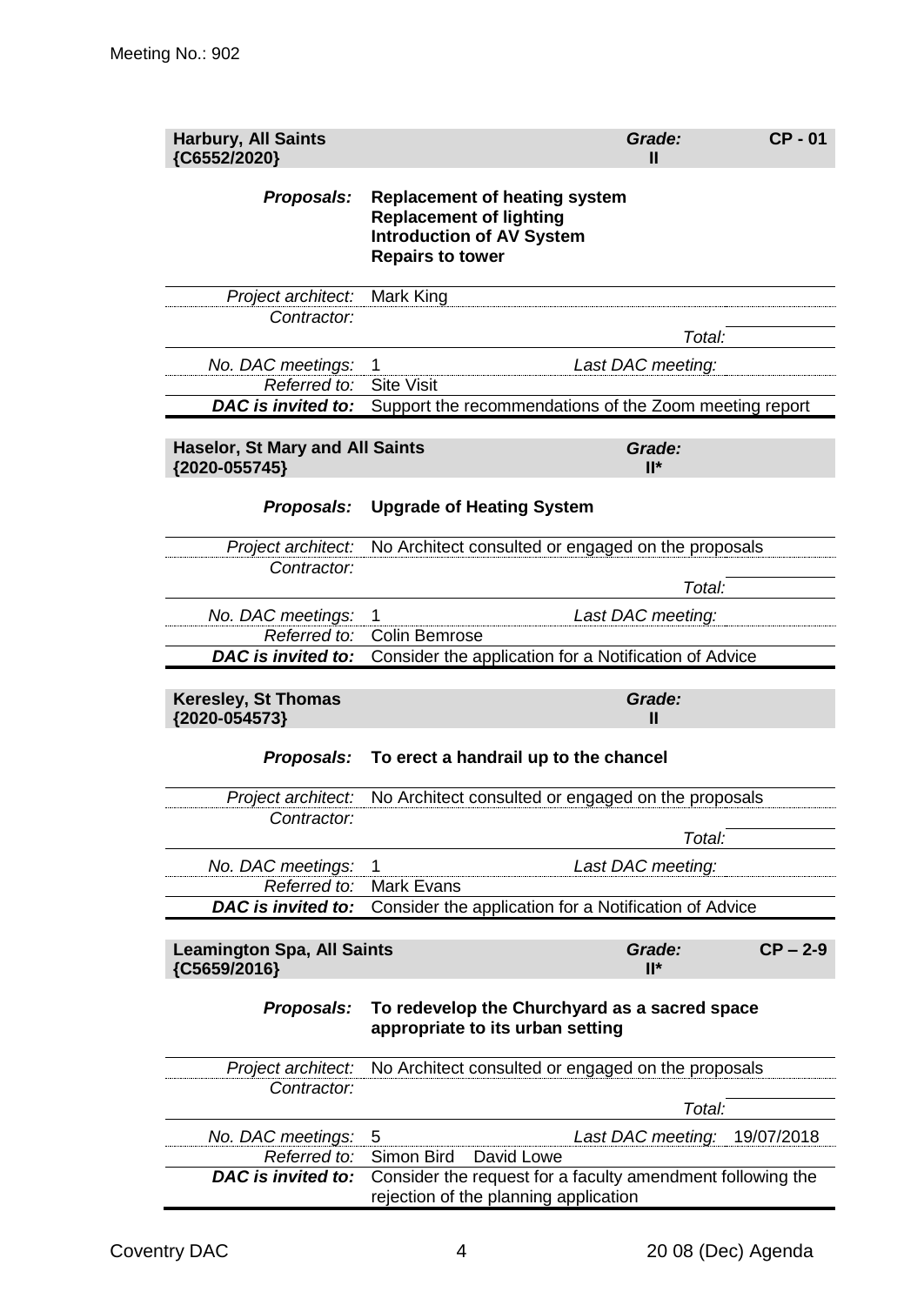| <b>Leamington Spa, St Paul</b><br>{2020-053168}         | Grade:<br>Ш                                                                                            |
|---------------------------------------------------------|--------------------------------------------------------------------------------------------------------|
| Proposals:                                              | <b>CONFIRMATORY FACULTY: Installation of Cameras for</b><br><b>Video Streaming</b>                     |
| Project architect:                                      | No Architect consulted or engaged on the proposals                                                     |
| Contractor:                                             | Total:                                                                                                 |
| No. DAC meetings:                                       | Last DAC meeting:<br>1                                                                                 |
| Referred to:                                            | <b>Brough Skingley</b>                                                                                 |
| <b>DAC</b> is invited to:                               | Consider the application for a Notification of Advice                                                  |
| Newbold-on-Stour, St David<br>{C6545/2020}              | $CP - 10$<br>Grade:<br>$CP - 11$<br>$\mathbf{I}$                                                       |
| Proposals:                                              | <b>PRIVATE FACULTY:</b><br><b>Memorial to Mark Ashworth</b>                                            |
| Project architect:<br>Contractor:                       | No Architect consulted or engaged on the proposals<br>Total:                                           |
| No. DAC meetings:                                       | Last DAC meeting:<br>1                                                                                 |
| Referred to:                                            | <b>Full Committee</b>                                                                                  |
| <b>DAC</b> is invited to:                               | Consider the application for a Notification of Advice                                                  |
| <b>Stretton-on-Dunsmore, All Saints</b><br>{C6555/2020} | $CP - 12$<br>Grade:<br>$II^*$                                                                          |
| Proposals:                                              | <b>PRIVATE FACULTY: Memorial for Peter Deasley</b>                                                     |
| Project architect:                                      | No Architect consulted or engaged on the proposals                                                     |
| Contractor:                                             | Total:                                                                                                 |
| No. DAC meetings:                                       | 1<br>Last DAC meeting:                                                                                 |
| Referred to:                                            | <b>Full Committee</b>                                                                                  |
| DAC is invited to:                                      | Consider the application for a Notification of Advice                                                  |
| <b>Warwick, St Mary</b><br>{2020-055364}                | Grade:                                                                                                 |
| Proposals:                                              | Restoration of fabric of church tower as per revised<br>specification by Mark Stewart dated 30/11/2020 |
| Project architect:<br>Contractor:                       | No Architect consulted or engaged on the proposals                                                     |
|                                                         | Total:                                                                                                 |
| No. DAC meetings:                                       | 1<br>Last DAC meeting:                                                                                 |
| Referred to:                                            | Mark Evans<br><b>Ben Sinclair</b>                                                                      |
| DAC is invited to:                                      | Consider the application for a Notification of Advice                                                  |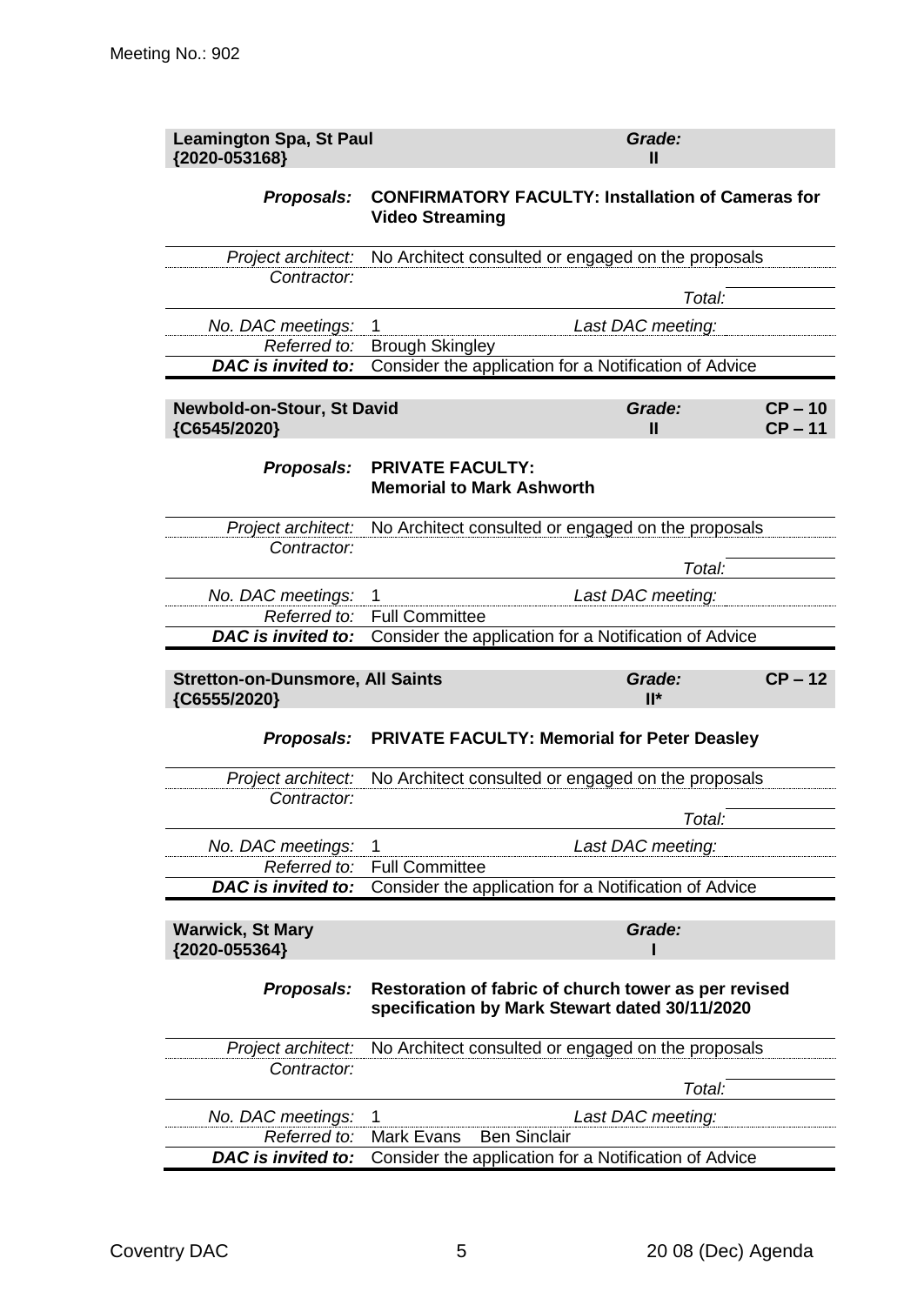| <b>Wolston, St Margaret</b> | Grade: | $CP - 13$ |
|-----------------------------|--------|-----------|
| ${2020 - 049431}$           |        | $CP - 14$ |

### *Proposals:* **Disposal of pulpit**

*Project architect:* No Architect consulted or engaged on the proposals *Contractor: Total:*

| No. DAC meetings: 2                                       |  |                                                          | Last DAC meeting: 22/10/2020 |
|-----------------------------------------------------------|--|----------------------------------------------------------|------------------------------|
|                                                           |  | Referred to: VS (CO) CBC HE Simon Bird Archdeacon Pastor |                              |
| <b>DAC is invited to:</b> Note the correspondence from VS |  |                                                          |                              |

### **7. LIST B APPLICATIONS**

#### **a) Approvals granted since the last meeting**

**Alcester, St Nicholas {2020-054440}**

**Proposals Base for 2 garden benches, gravel surround. Install one bench**

Date issued 19/10/2020

**Bedworth, All Saints {2020-053409}**

**Proposals Introduction of cameras for the streaming of services and associated cabling**

Date issued 22/10/2020

**Coventry, Holy Trinity {2020-052308}**

**Proposals Repairs to masonry at west elevation as per specification by Peter Brownhill dated Oct 2020**

Date issued 29/10/2020

**Kenilworth, St John {2020-055333}**

**Proposals Retile South Roof Slope**

Date issued 22/10/2020

**Ladbroke, All Saints {2020-055044}**

**Proposals New fixed ladder with loops to access tower roof**

Date issued 20/10/2020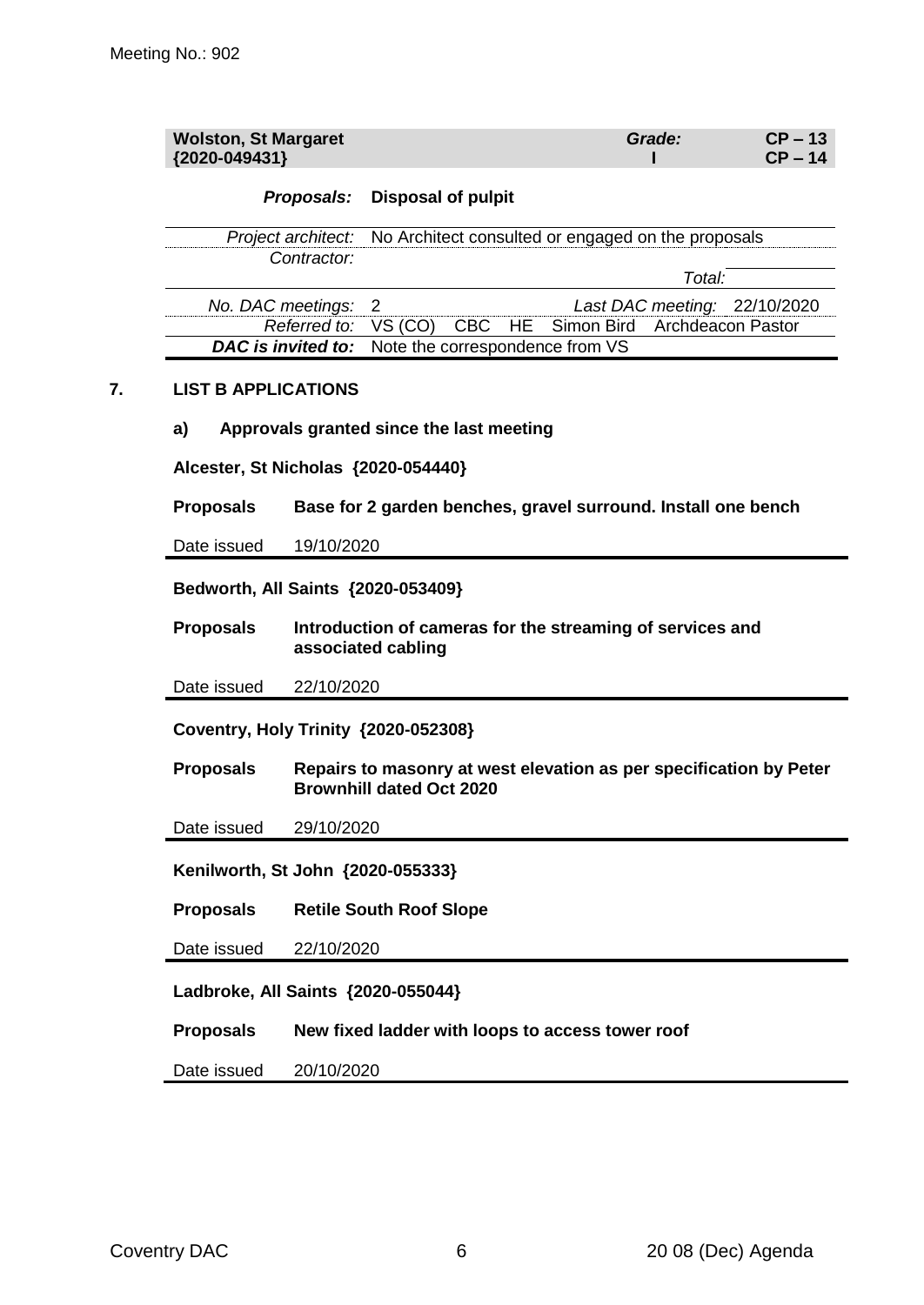### **Nuneaton, St Nicolas {2020-054659}**

### **Proposals Run an ethernet cable from the Parish Office into the Church to enable live streaming of services**

Date issued 28/10/2020

**Styvechale, St James {2019-045995}**

**Proposals Replacement of downpipes as per quote by H&B Contractors Ltd dated 11/12/2019**

Date issued 05/11/2020

**Willenhall, St John the Divine {2020-054805}**

**Proposals Repainting under-side of front canopy of Church Walk-way and posts as per documents listed below:**

> **1. Advice on emails from Church Architect, Mark Evans 21.11.2019 and 21.9.2020**

**2. Photographs of canopy and posts needing repainting.**

Date issued 20/10/2020

#### **8. GENERAL MATTERS**

#### **a) Quinquennial Inspection Reports received**

| <b>Church</b>                      | <b>Architect</b>                 | <b>Inspection</b><br><b>Date</b> | <b>Report</b><br><b>Received</b> | <b>Report complies</b><br>with Scheme?               |
|------------------------------------|----------------------------------|----------------------------------|----------------------------------|------------------------------------------------------|
| Bearley,<br>St Mary the Virgin     | Steven<br><b>Matthews</b>        | 29/09/2020                       | 21/10/2020                       | Yes                                                  |
| Copston Magna,<br>St John          | <b>Michael Potter</b>            | 20/10/2020                       | 27/10/2020                       | No. Two<br>years<br>overdue                          |
| Corley,<br>No Dedication           | Peter Sheen                      | 10/10/2020                       | 27/10/2020                       | Yes                                                  |
| Coundon,<br>St George              | Ken Holmes                       | 27/08/2020                       | 29/10/2020                       | No - No plan<br>of the church<br>and no<br>checklist |
| Oxhill,<br><b>St Laurence</b>      | Steven<br><b>Matthews</b>        | 27/11/2020                       | 19/11/2020                       | Yes                                                  |
| Shotteswell,<br><b>St Lawrence</b> | Mark Evans                       | 16/10/2020                       | 19/10/2020                       | Yes                                                  |
| Weethley,<br>St James              | <b>Mark Evans</b>                | 26/10/2020                       | 30/10/2020                       | Yes                                                  |
| Wixford,<br>St Milburga            | <b>Steven</b><br><b>Matthews</b> | 30/09/2020                       | 22/10/2020                       | Yes                                                  |

**b)** Advice on Quinquennial inspectors for new Diocesan Scheme (to commence 1 January 2021)